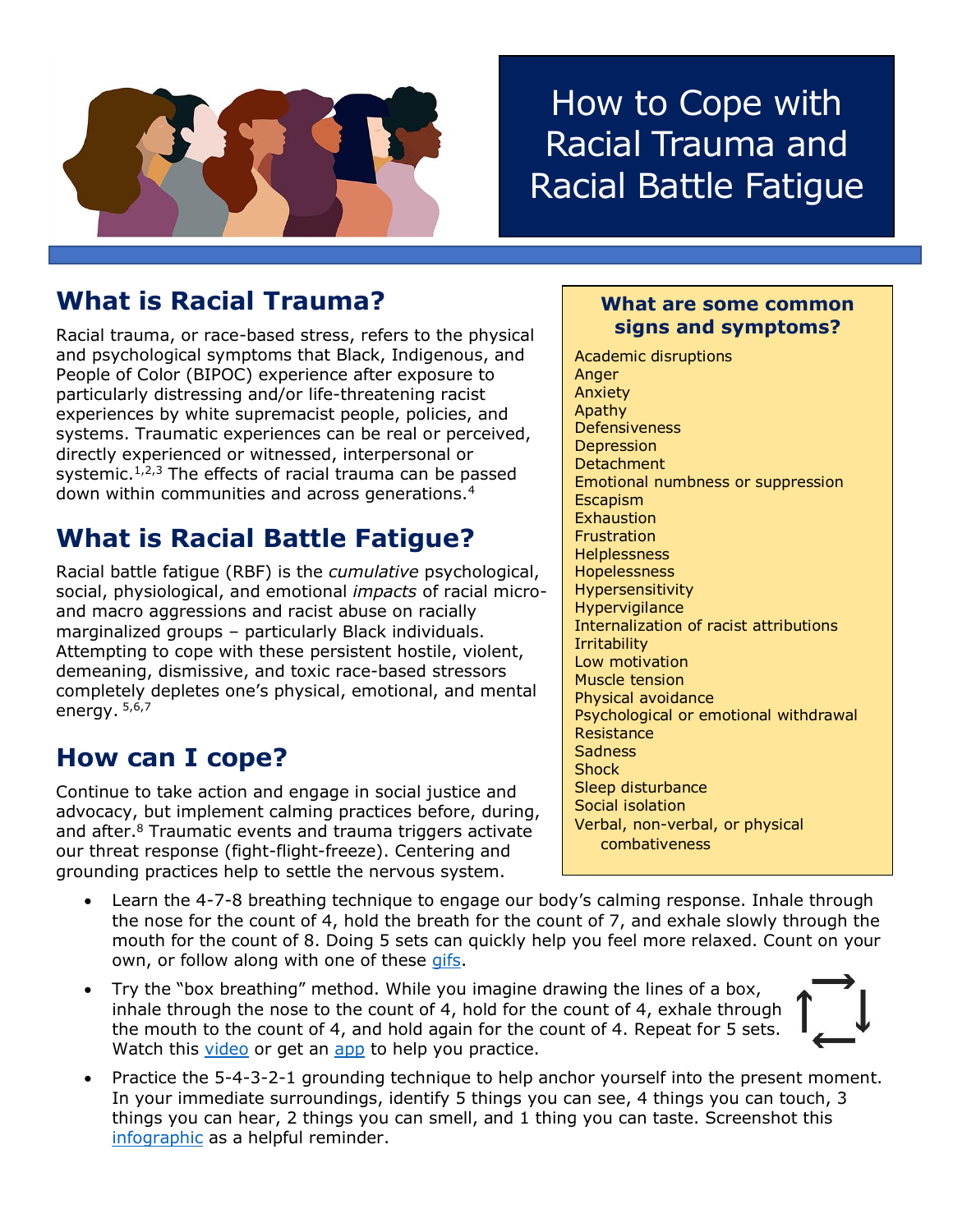$\checkmark$  Practice intentional self-care.<sup>2,9,10</sup> Engage in activities that attend to your "four bodies" – your mental, emotional, physical, and spiritual self.<sup>11</sup>



 Learn healthy relaxation and coping strategies like yoga, mindfulness, journaling, movement, and creative and expressive arts to help restore emotional balance and well-being. Download some mindfulness and mental health [apps](https://mentalhealthmn.org/support/mental-health-apps/) to help establish a daily practice.

 Engage in spiritual or meditative practices: attend a religious or faithbased event, listen to this "Black Lives Matter Meditation for Healing Racial Trauma" [meditation,](https://soundcloud.com/drcandicenicole/black-lives-matter-meditation-for-healing-racial-trauma) get out into nature, or try one of these [brief](https://www.taoconnect.org/english-exercises)  [meditations.](https://www.taoconnect.org/english-exercises)

- $\checkmark$  Take pauses from social media.<sup>8,12</sup> It is important to stay informed, yet we all need to take regular breaks from the 24-hour news cycle and social media posts. Give yourself permission to periodically disengage and set digital boundaries<sup>13</sup> when you return.
- $\checkmark$  Develop a positive racial and cultural identity and improve your self-worth. Read, listen to, watch, or go to events that help you regain a sense of pride in your identity.<sup>10</sup> Make a list of and celebrate your positive attributes, talents, and accomplishments.
- $\checkmark$  Enhance your social support system and regain a sense of community.<sup>8,12</sup> Now more than ever is the time to lean on trusted others for support, validation, allyship, and encouragement – and a reminder that you are not alone.
	- Remember you do not have to fight every fight or battle it alone. Step back when you need to, take care of your own wellbeing, and enlist the help of others.



- $\checkmark$  Learn more. Understanding racial trauma and racial battle fatigue and how it is impacting your life can be the key to knowing how to address it. See the References and Additional Resources listed at the bottom of this handout.
- $\checkmark$  Seek professional help. Trauma-informed individual therapy and/or group counseling are beneficial avenues to exploring these concerns, processing your experiences, and taking steps toward healing.
	- Minnesota State Mankato African American Affairs [Black Mental Health Matters](https://mankato.mnsu.edu/university-life/diversity-and-inclusion/dish-events/black-mental-health-matters2/)
	- Minnesota State Mankato [Counseling Center](http://www.mnsu.edu/counseling/)
	- [Free or Low-Cost Mental Health Care](https://www.womenshealthmag.com/health/a32826823/free-therapy-black-community/) for the Black Community
	- [Therapy for Black Girls](https://therapyforblackgirls.com/) podcast, blog, and resources
	- [Therapy for Black Men](https://therapyforblackmen.org/) blog, resources

#### **Additional Resources**

- Greater Mankato Diversity Council:<https://www.mankatodiversity.org/>
- Mankato Area Voices for Racial Equality: [https://mavre.carrd.co/#](https://mavre.carrd.co/)
- YWCA Mankato:<https://ywcamankato.org/>